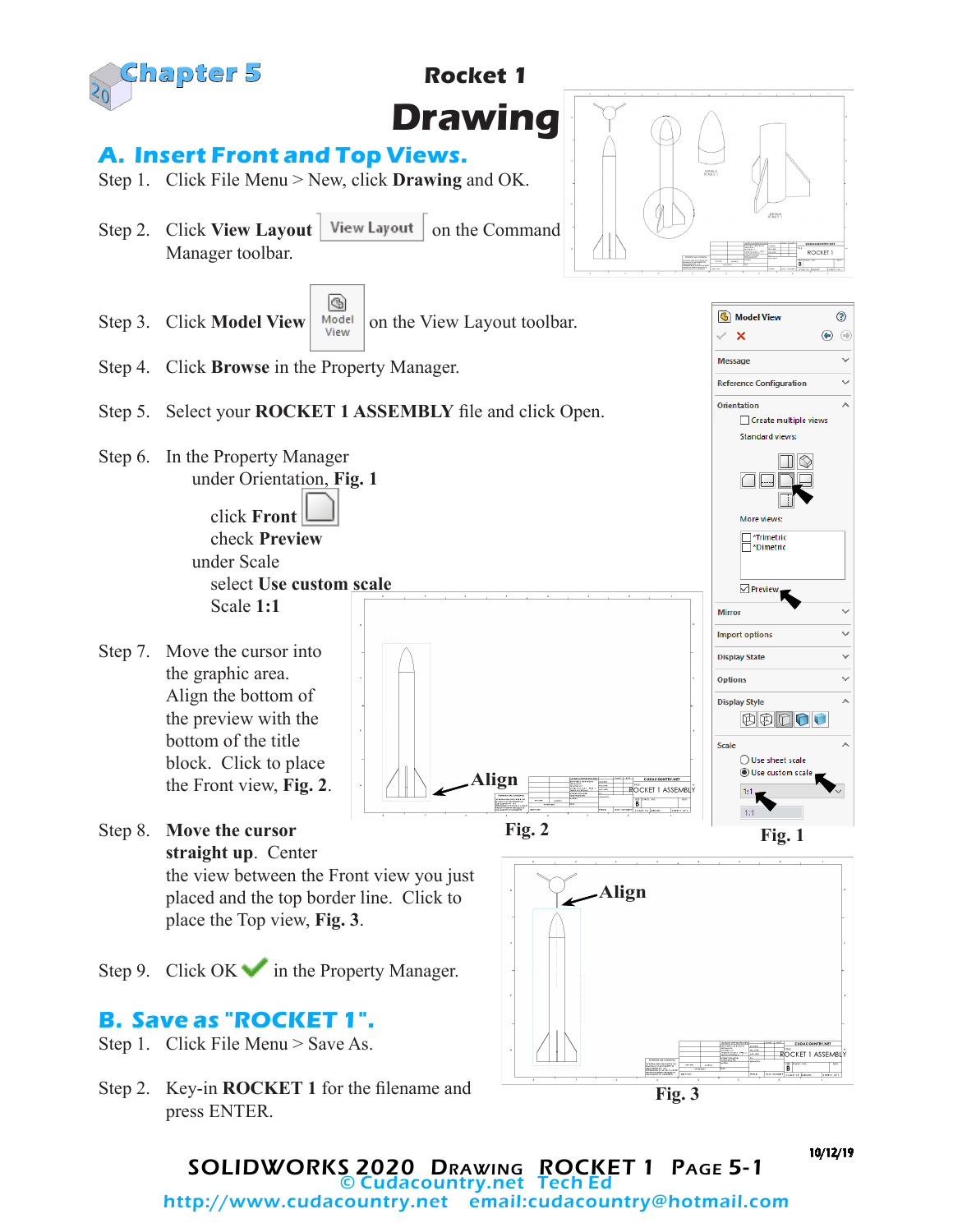

Ċ.

×

Ü

 $\lambda$ 

## **D. Insert Detail View of Nose Cone.**

**GA** 

Step 1. Click **Detail View**  $\left| \frac{\text{Det } \text{diff}}{\text{View}} \right|$  on the View Layout toolbar.

Step 2. Sketch a detail view circle starting from the middle of the nose cone in the Trimetric view. Surround the nose cone with the circle and click, **Fig. 6**. Then, place the detail view as positioned in **Fig. 7**.

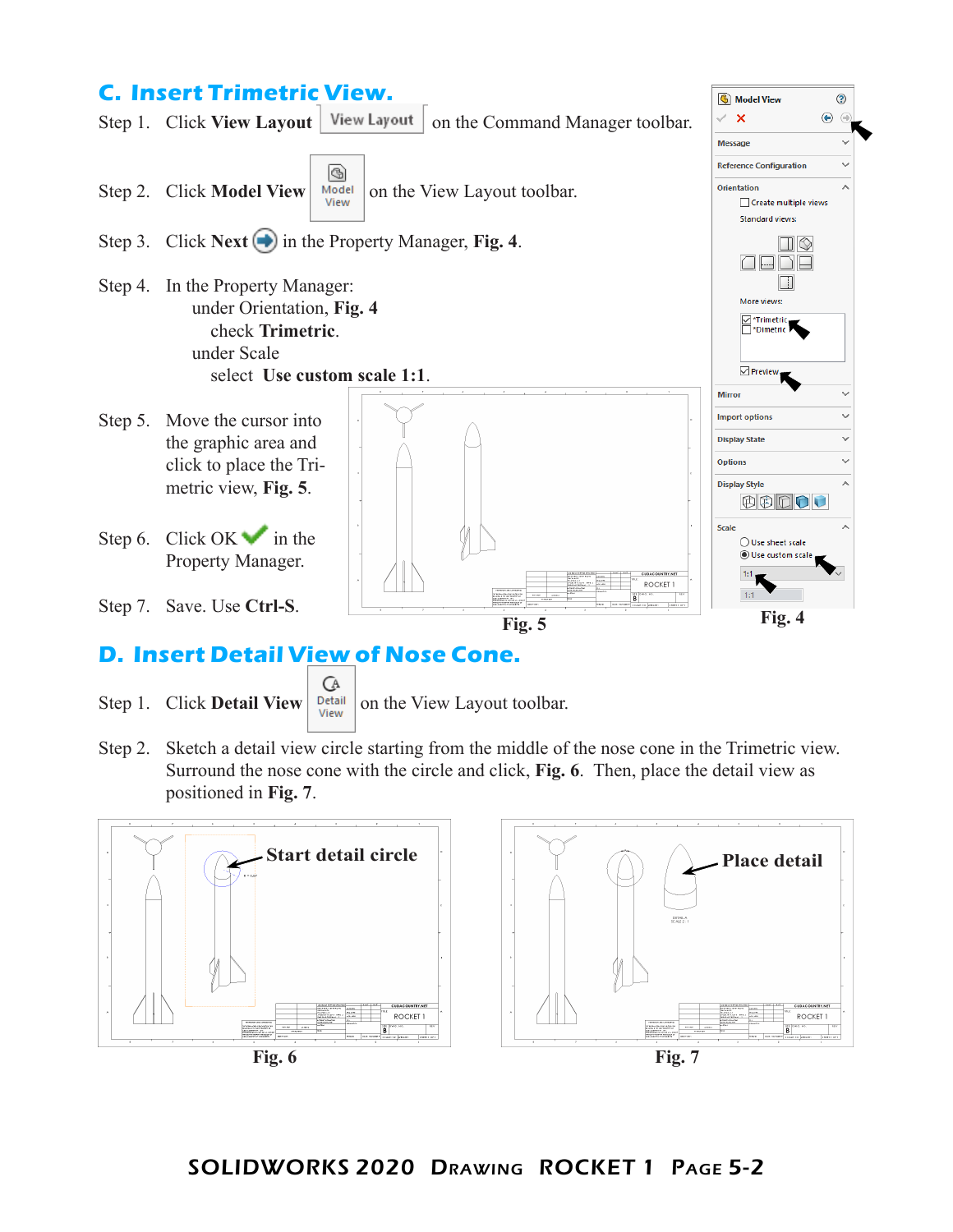## **E. Insert Detail View of Fins.**

- **GA** Step 1. Click **Detail View**  $\begin{array}{|c|c|c|c|}\n\hline\n\text{Neu} & \text{on the View Layout toolbox.}\n\end{array}$
- Step 2. Sketch a detail view circle starting from the middle of the fins in the Trimetric view. Surround the nose cone with the circle and click, **Fig. 8**. Place the detail view as in **Fig. 9**.
- Step 3. Drag the Detail notes up close to the Detail views, **Fig. 10**.









**Fig. 10**